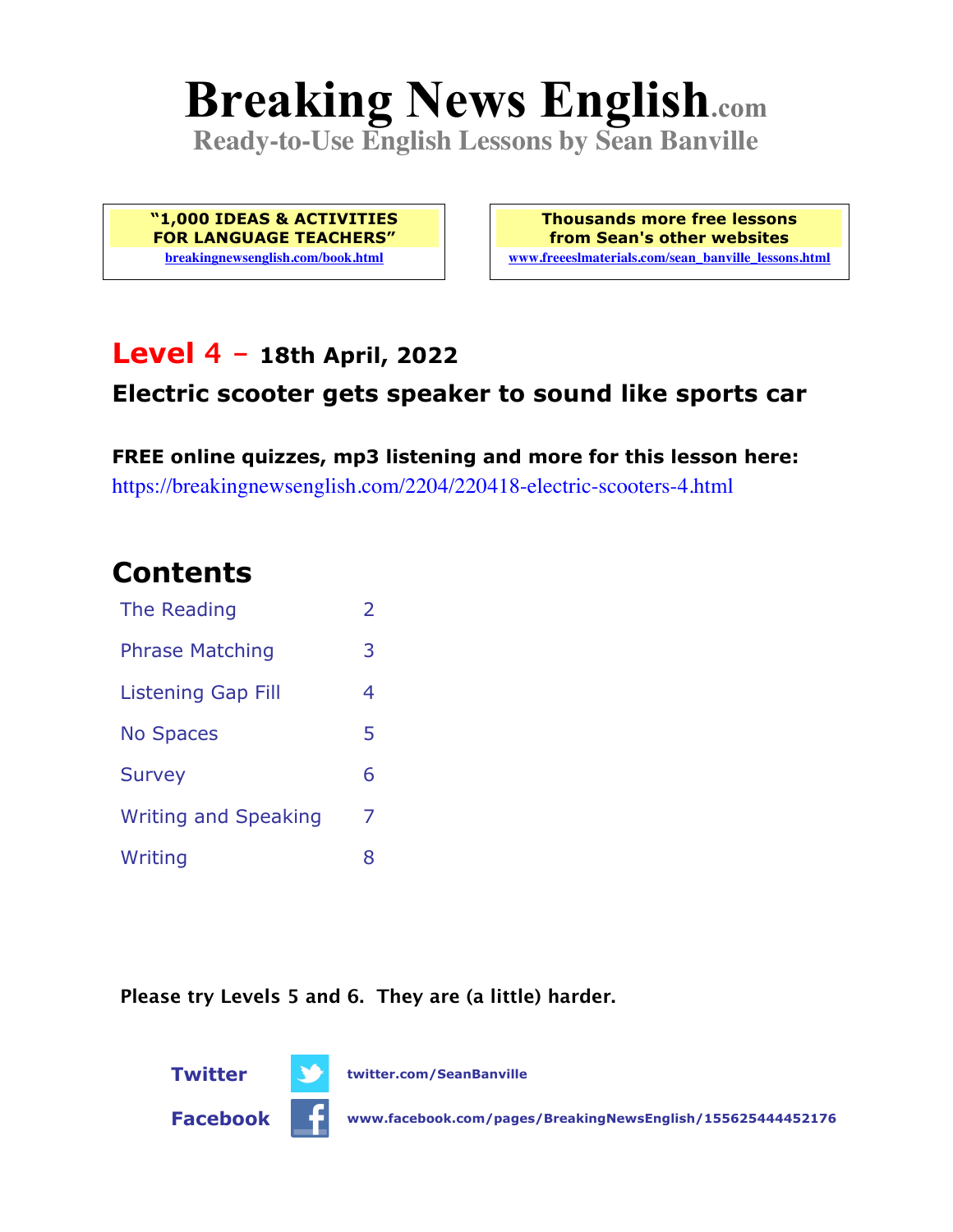# **THE READING**

From https://breakingnewsenglish.com/2204/220418-electric-scooters-4.html

 Electric scooters are all the rage nowadays. The twowheelers help people zip through traffic to get about town. However, there are safety concerns. Many scooter riders ignore road rules and traffic lights, and ride on sidewalks. A scooter maker has made a speaker that will alert pedestrians of a scooter's presence. Segway is selling a speaker that can add V12 engine noises to its scooters. The rider can also plug in a device to play their favourite music.

Segway's \$150 Engine Speaker can play music or sounds for 23 hours. It syncs with the accelerator. The revving sound gets louder the faster the scooter goes. The speaker will warn anyone in earshot that a scooter is coming. Road safety analysts believe the speaker could cut the number of traffic accidents. However, critics worry about noise pollution. They say the beauty of electric engines is their silence and that a simple beeping sound is enough.

Sources: https://www.**theverge.com**/2022/4/14/23025585/segway-ninebot-engine-wireless-speakerengine-noise-v8 https://**gizmodo.com**/segways-strap-on-speaker-makes-your-scooter-sound-like-1848783531 https://**hiconsumption.com**/segway-superscooter/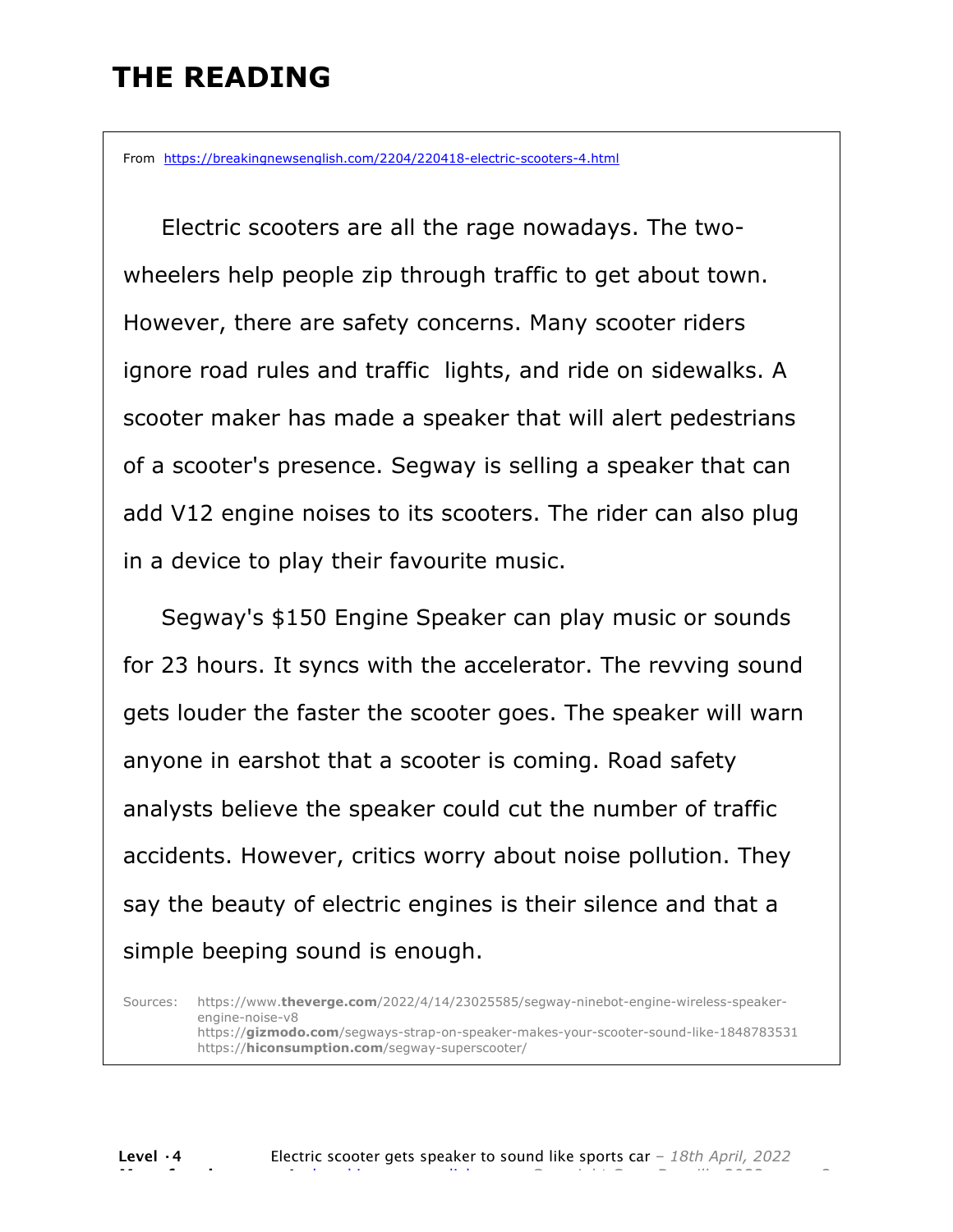# **PHRASE MATCHING**

From https://breakingnewsenglish.com/2204/220418-electric-scooters-4.html

#### **PARAGRAPH ONE:**

- 1. Electric scooters are all the
- 2. help people zip
- 3. ignore road rules
- 4. ride on
- 5. A scooter maker has
- 6. alert pedestrians of a
- 7. add V12 engine noises to
- 8. The rider can also plug

#### **PARAGRAPH TWO:**

- 1. It syncs
- 2. The revving sound
- 3. warn anyone in
- 4. Road safety
- 5. cut the number of traffic
- 6. critics worry about noise
- 7. the beauty of electric engines
- 8. a simple beeping
- a. made a speaker
- b. its scooters
- c. rage nowadays
- d. in a device
- e. through traffic
- f. sidewalks
- g. scooter's presence
- h. and traffic lights

- a. analysts
- b. is their silence
- c. gets louder
- d. sound
- e. earshot
- f. accidents
- g. with the accelerator
- h. pollution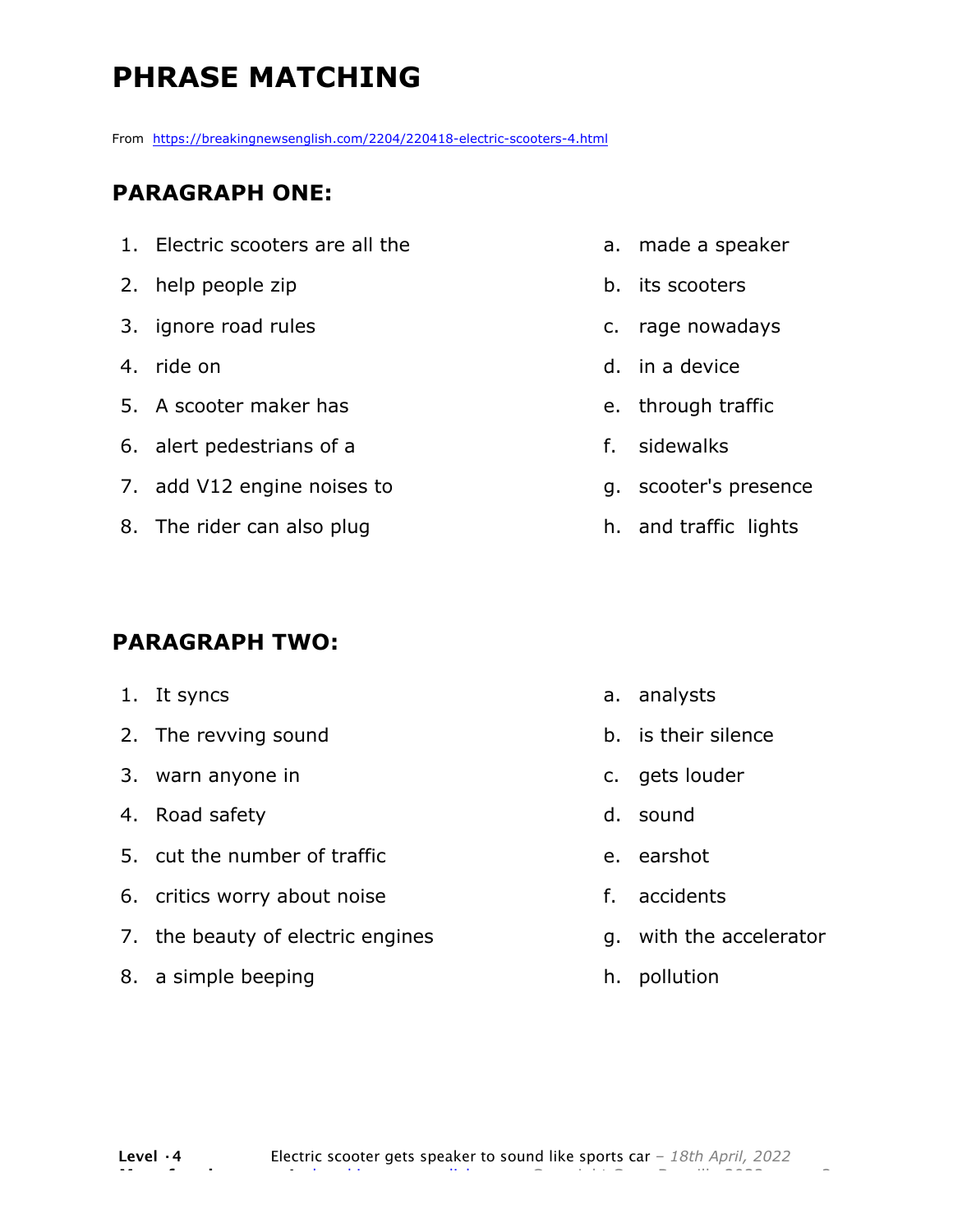# **LISTEN AND FILL IN THE GAPS**

From https://breakingnewsenglish.com/2204/220418-electric-scooters-4.html

|      | Electric scooters are all (1) ___________________________. The two-wheelers      |
|------|----------------------------------------------------------------------------------|
|      | help people (2) _____________________________ to get about town. However,        |
|      | there are safety concerns. Many scooter riders                                   |
|      |                                                                                  |
|      |                                                                                  |
|      | pedestrians of a scooter's presence. Segway is selling a speaker that can        |
|      |                                                                                  |
|      |                                                                                  |
|      | Segway's \$150 Engine Speaker can play (7) _________________________________ for |
|      |                                                                                  |
|      | 23 hours. It syncs with the accelerator. The (8) _______________________________ |
|      | louder the faster the scooter goes. The speaker will warn                        |
|      |                                                                                  |
|      | analysts believe the speaker could cut the number                                |
| (10) | However, critics worry                                                           |
|      |                                                                                  |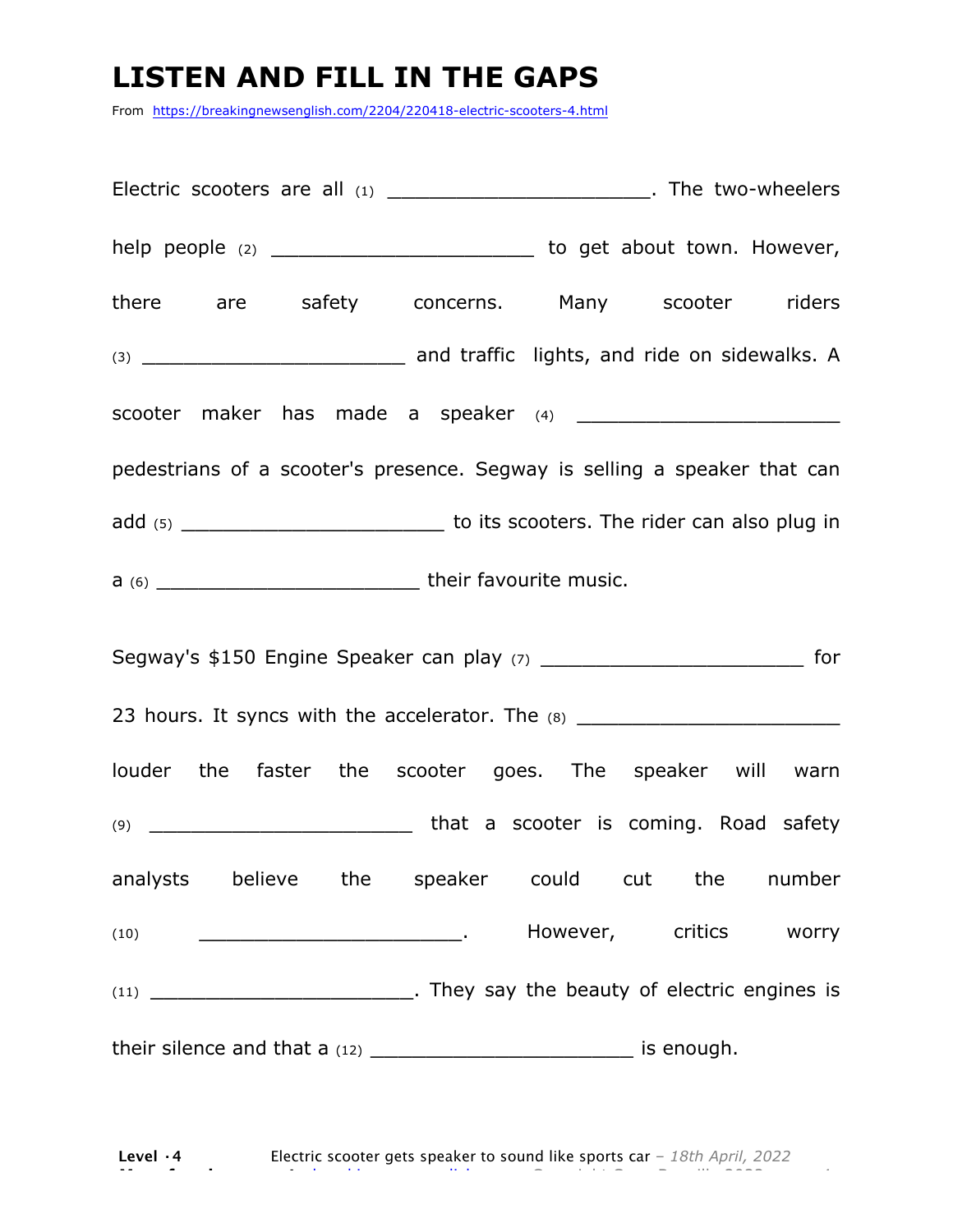# **PUT A SLASH ( / ) WHERE THE SPACES ARE**

From https://breakingnewsenglish.com/2204/220418-electric-scooters-4.html

Electricscootersarealltheragenowadays.Thetwo-wheelershelppeopl ezipthroughtraffictogetabouttown.However,therearesafetyconcern s.Manyscooterridersignoreroadrulesandtrafficlights,andrideonside walks.Ascootermakerhasmadeaspeakerthatwillalertpedestriansofa scooter'spresence.SegwayissellingaspeakerthatcanaddV12enginen oisestoitsscooters.Theridercanalsopluginadevicetoplaytheirfavourit emusic.Segway's\$150EngineSpeakercanplaymusicorsoundsfor23h ours.Itsyncswiththeaccelerator.Therevvingsoundgetslouderthefast erthescootergoes.Thespeakerwillwarnanyoneinearshotthatascoote riscoming.Roadsafetyanalystsbelievethespeakercouldcutthenumbe roftrafficaccidents.However,criticsworryaboutnoisepollution.Theys aythebeautyofelectricenginesistheirsilenceandthatasimplebeeping soundisenough.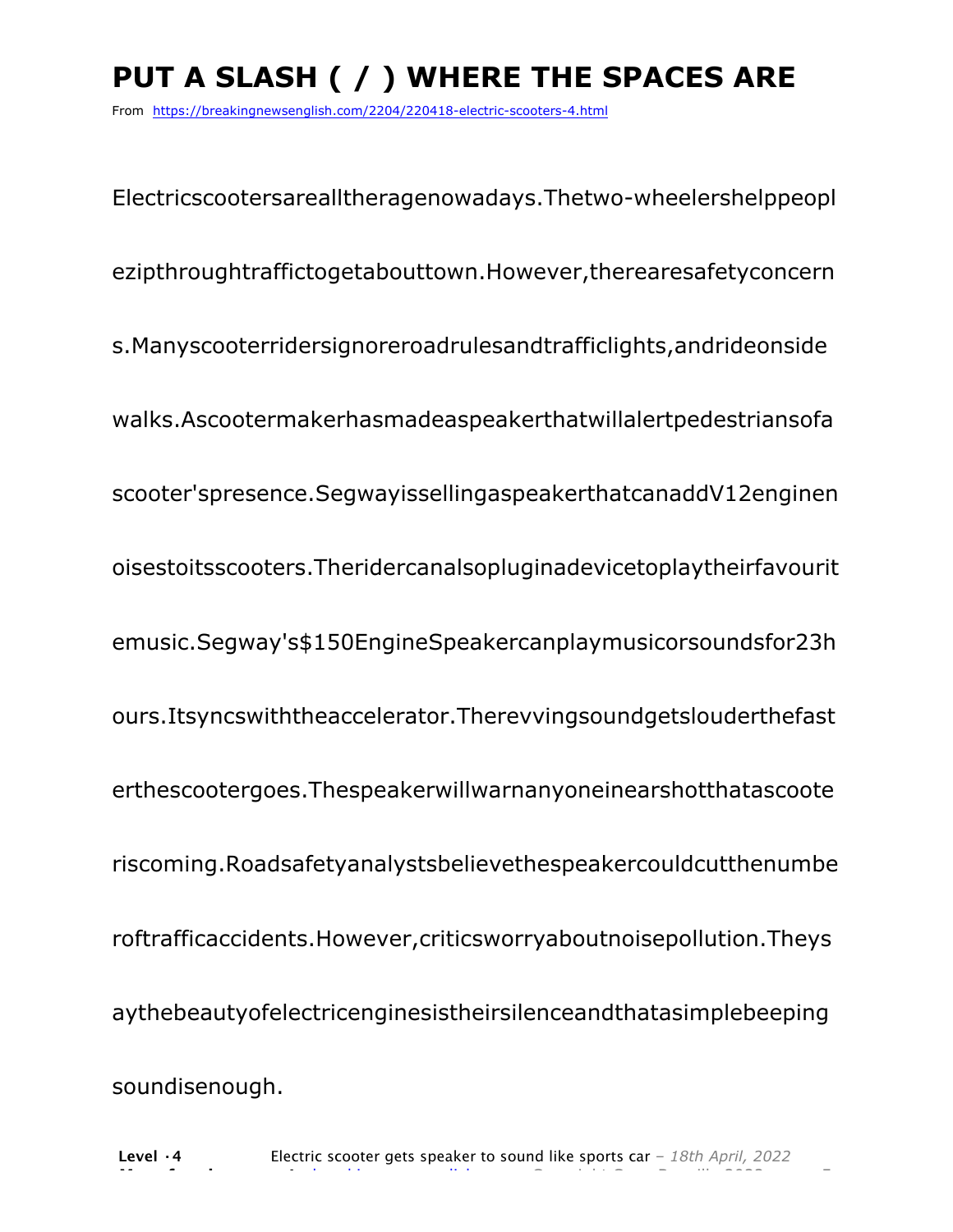# **ELECTRIC SCOOTERS SURVEY**

From https://breakingnewsenglish.com/2204/220418-electric-scooters-4.html

Write five GOOD questions about electric scooters in the table. Do this in pairs. Each student must write the questions on his / her own paper. When you have finished, interview other students. Write down their answers.

|      | STUDENT 1 | STUDENT 2 | STUDENT 3 |
|------|-----------|-----------|-----------|
| Q.1. |           |           |           |
| Q.2. |           |           |           |
| Q.3. |           |           |           |
| Q.4. |           |           |           |
| Q.5. |           |           |           |

- Now return to your original partner and share and talk about what you found out. Change partners often.
- Make mini-presentations to other groups on your findings.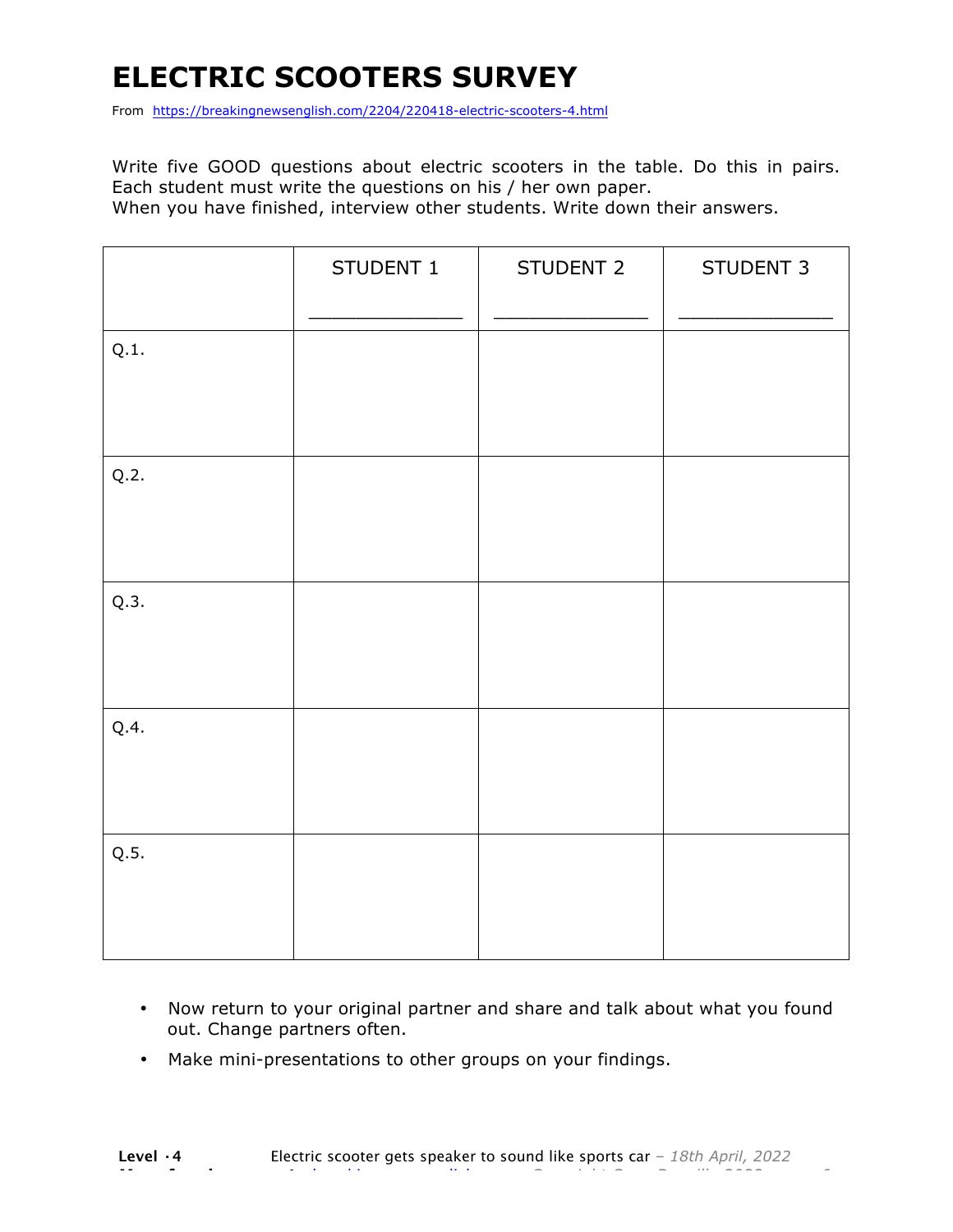# **WRITE QUESTIONS & ASK YOUR PARTNER(S)**

Student A: Do not show these to your speaking partner(s).

| a) |  |  |
|----|--|--|
| b) |  |  |
| c) |  |  |
| d) |  |  |
| e) |  |  |
| f) |  |  |
|    |  |  |

*Electric scooter gets speaker to sound like sports car – 18th April, 2022* More free lessons at breakingnewsenglish.com

## **WRITE QUESTIONS & ASK YOUR PARTNER(S)**

-----------------------------------------------------------------------------

Student B: Do not show these to your speaking partner(s).

| a)            |  |  |
|---------------|--|--|
| b)            |  |  |
| $\mathsf{c})$ |  |  |
| d)            |  |  |
| e)            |  |  |
| f)            |  |  |
|               |  |  |